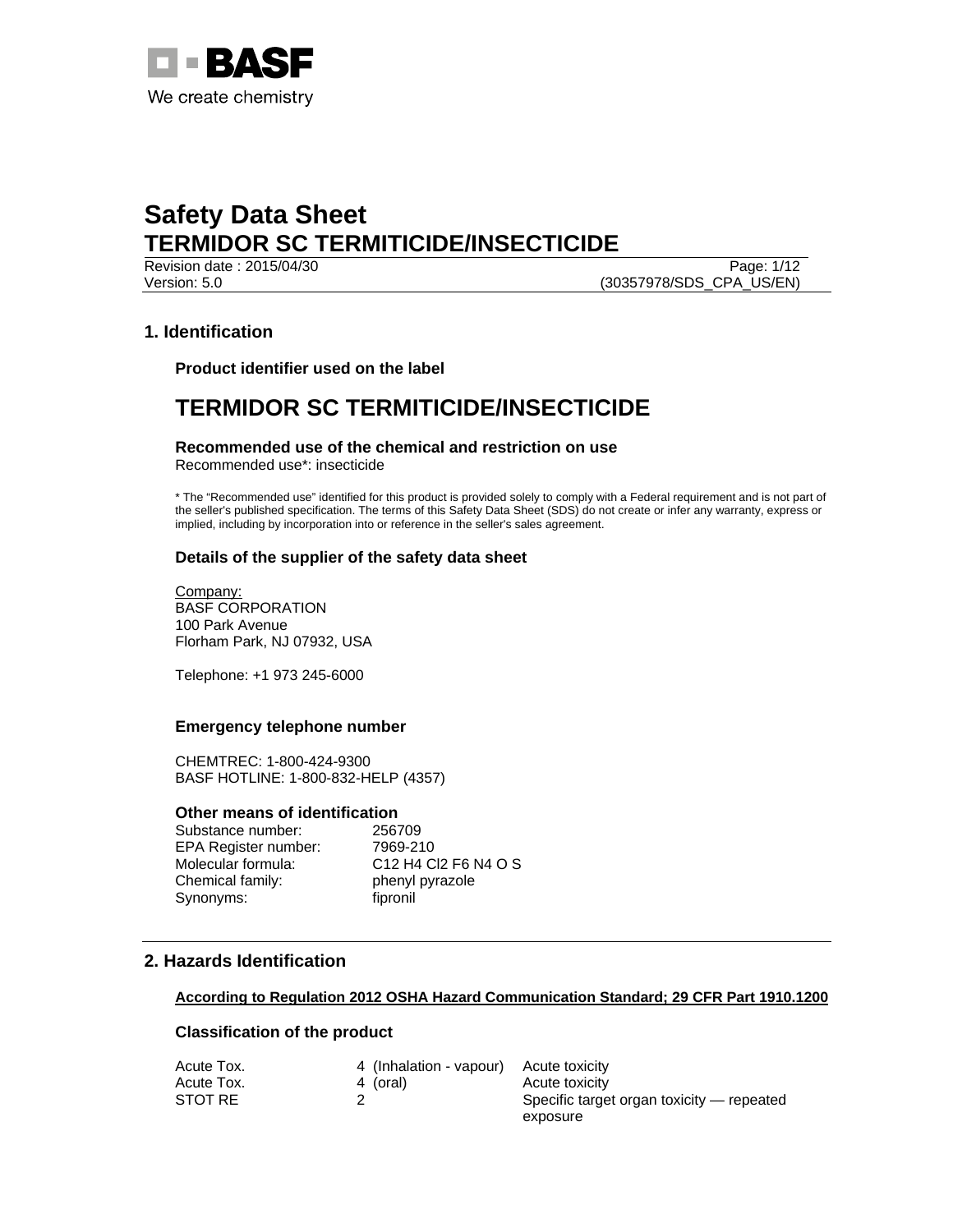Revision date : 2015/04/30 Page: 2/12

Version: 5.0 (30357978/SDS\_CPA\_US/EN)

#### **Label elements**



Signal Word: Warning

| Harmful if inhaled.<br>Harmful if swallowed.<br>May cause damage to organs through prolonged or repeated exposure. |
|--------------------------------------------------------------------------------------------------------------------|
| Precautionary Statements (Prevention):                                                                             |
| Use only outdoors or in a well-ventilated area.                                                                    |
| Avoid breathing vapours.                                                                                           |
| Do not breathe dust/gas/mist/vapours.                                                                              |
| Do not eat, drink or smoke when using this product.                                                                |
| Wash with plenty of water and soap thoroughly after handling.                                                      |
| Precautionary Statements (Response):                                                                               |
| Call a POISON CENTER or doctor/physician if you feel unwell.                                                       |
| IF INHALED: Remove person to fresh air and keep comfortable for<br>breathing.                                      |
| Get medical advice/attention if you feel unwell.                                                                   |
| Rinse mouth.                                                                                                       |
| Precautionary Statements (Disposal):                                                                               |
| Dispose of contents/container to hazardous or special waste collection<br>point.                                   |
|                                                                                                                    |

### **Hazards not otherwise classified**

Labeling of special preparations (GHS): The following percentage of the mixture consists of components(s) with unknown hazards regarding the acute toxicity: 3 % dermal

The following percentage of the mixture consists of components(s) with unknown hazards regarding the acute toxicity: 5 % Inhalation - vapour

The following percentage of the mixture consists of components(s) with unknown hazards regarding the acute toxicity: 5 % Inhalation - mist

#### **According to Regulation 1994 OSHA Hazard Communication Standard; 29 CFR Part 1910.1200**

### **Emergency overview**

CAUTION: HARMFUL IF SWALLOWED. HARMFUL IF ABSORBED THROUGH SKIN. HARMFUL IF INHALED. Causes eye irritation. Do not get in eyes, on skin, or on clothing. Do not breathe vapours/mists. Wash thoroughly after handling.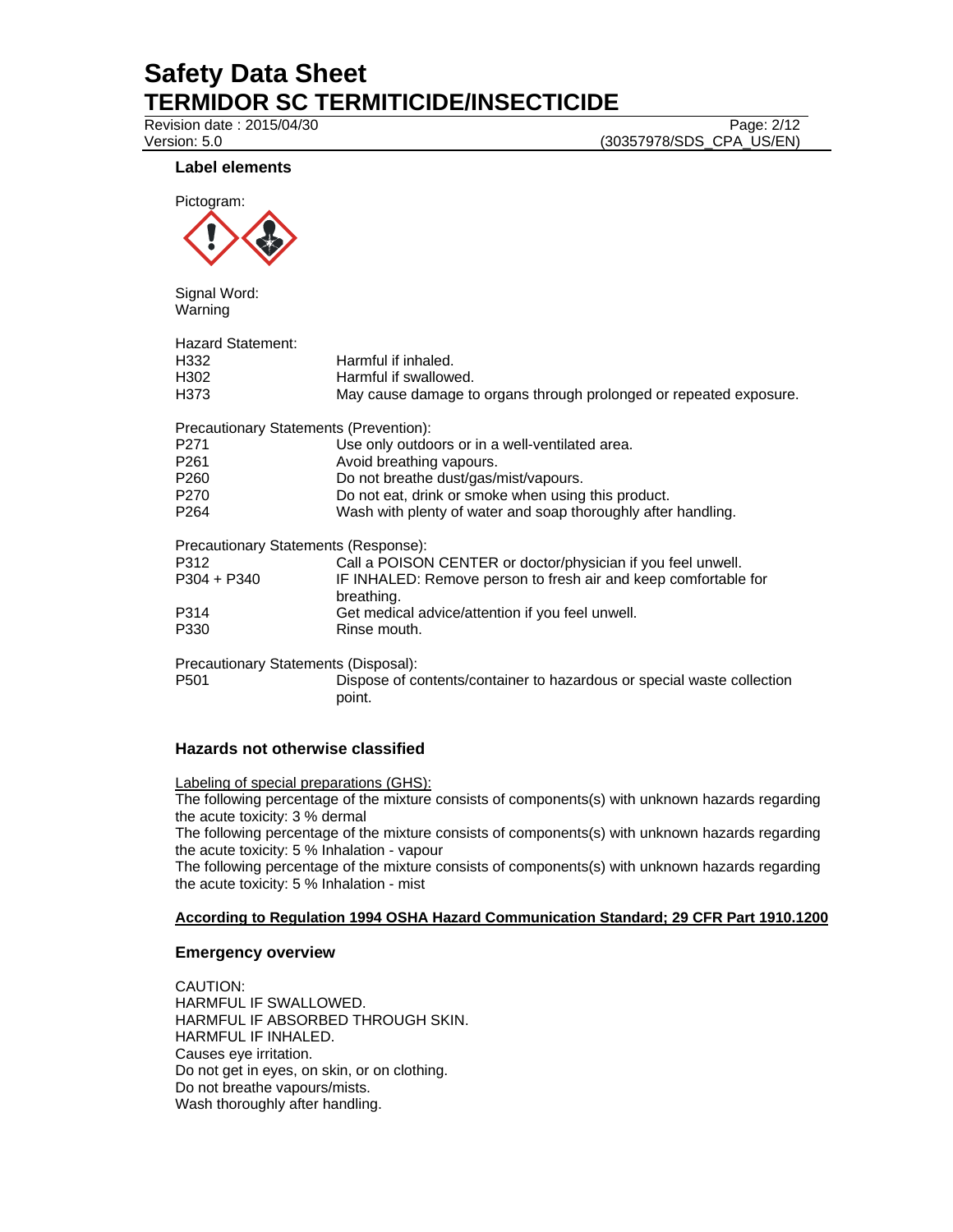Revision date : 2015/04/30 Page: 3/12

Version: 5.0 (30357978/SDS\_CPA\_US/EN)

### **3. Composition / Information on Ingredients**

#### **According to Regulation 2012 OSHA Hazard Communication Standard; 29 CFR Part 1910.1200**

| <b>CAS Number</b> | Content (W/W) | <b>Chemical name</b>                                                               |
|-------------------|---------------|------------------------------------------------------------------------------------|
| 120068-37-3       | $9.1\%$       | fipronil                                                                           |
| 137-20-2          | $0.3 - 1.0 %$ | Ethanesulfonic acid, 2-[methyl(1-oxo-9-<br>octadecenyl) aminol-, sodium salt, (Z)- |
| 2634-33-5         | $< 0.1 \%$    | 1,2-benzisothiazol-3(2H)-one                                                       |

#### **According to Regulation 1994 OSHA Hazard Communication Standard; 29 CFR Part 1910.1200**

| <b>CAS Number</b> | Content (W/W) | <b>Chemical name</b>    |
|-------------------|---------------|-------------------------|
| 120068-37-3       | $9.1\%$       | fipronil                |
| $57 - 55 - 6$     | $3.0\%$       | Propylene glycol        |
|                   | 87.9%         | Proprietary ingredients |

#### **4. First-Aid Measures**

#### **Description of first aid measures**

#### **General advice:**

First aid providers should wear personal protective equipment to prevent exposure. Remove contaminated clothing. Move person to fresh air. If person is not breathing, call 911 or ambulance, then give artificial respiration, preferably mouth-to-mouth if possible. Call a poison control center or physician for treatment advice. Have the product container or label with you when calling a poison control center or doctor or going for treatment.

#### **If inhaled:**

Remove the affected individual into fresh air and keep the person calm.

#### **If on skin:**

Rinse skin immediately with plenty of water for 15 - 20 minutes.

#### **If in eyes:**

Hold eyes open and rinse slowly and gently with water for 15 to 20 minutes. Remove contact lenses, if present, after first 5 minutes, then continue rinsing.

#### **If swallowed:**

Never induce vomiting or give anything by mouth if the victim is unconscious or having convulsions. Do not induce vomiting. Have person sip a glass of water if able to swallow.

#### **Most important symptoms and effects, both acute and delayed**

Symptoms: CNS stimulation, tremors, convulsions

Hazards: All injection injuries must be treated as potential threats to the future viability of the hand, foot, or limb. Injection wounds containing dirt, leather, product or other infectious detritus should be considered dangerous to the viability of the hand, foot or limb. Surgical exploration and debridement may be required.

#### **Indication of any immediate medical attention and special treatment needed**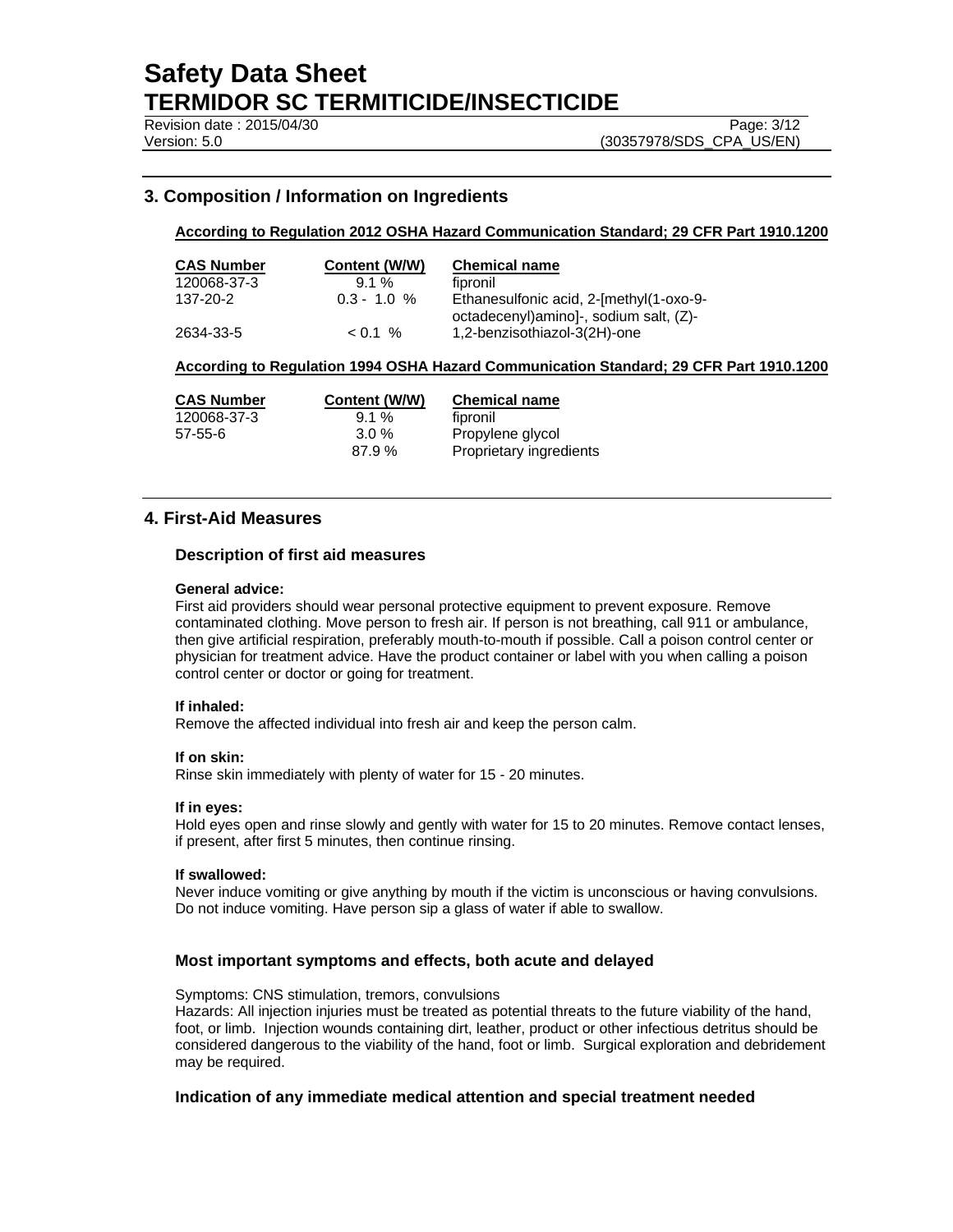Revision date : 2015/04/30 Page: 4/12

Version: 5.0 (30357978/SDS\_CPA\_US/EN)

Note to physician

Antidote: No known specific antidote.

Treatment: Treat symptomatically. Anticonvulsant therapy as routinely administered to humans. Based on animal studies diazepam and phenobarbital prevented convulsions. Due to the slow elimination of the active compound and its metabolites, the treatment must be continued for several days, gradually decreasing the dose of anticonvulsant based on the clinical response.

# **5. Fire-Fighting Measures**

### **Extinguishing media**

Suitable extinguishing media: foam, dry powder, carbon dioxide, water spray

### **Special hazards arising from the substance or mixture**

Hazards during fire-fighting:

carbon monoxide, carbon dioxide, hydrogen fluoride, Hydrogen chloride, nitrogen oxides, sulfur oxides, acid halides

If product is heated above decomposition temperature, toxic vapours will be released. The substances/groups of substances mentioned can be released if the product is involved in a fire.

### **Advice for fire-fighters**

Protective equipment for fire-fighting: Wear self-contained breathing apparatus and chemical-protective clothing.

### **Further information:**

In case of fire and/or explosion do not breathe fumes. Keep containers cool by spraying with water if exposed to fire. Collect contaminated extinguishing water separately, do not allow to reach sewage or effluent systems. Dispose of fire debris and contaminated extinguishing water in accordance with official regulations.

### **6. Accidental release measures**

### **Personal precautions, protective equipment and emergency procedures**

Take appropriate protective measures. Clear area. Shut off source of leak only under safe conditions. Extinguish sources of ignition nearby and downwind. Ensure adequate ventilation. Wear suitable personal protective clothing and equipment.

### **Environmental precautions**

Do not discharge into the subsoil/soil. Do not discharge into drains/surface waters/groundwater. Contain contaminated water/firefighting water.

### **Methods and material for containment and cleaning up**

Dike spillage. Pick up with suitable absorbent material. Place into suitable containers for reuse or disposal in a licensed facility. Spilled substance/product should be recovered and applied according to label rates whenever possible. If application of spilled substance/product is not possible, then spills should be contained, solidified, and placed in suitable containers for disposal. After decontamination, spill area can be washed with water. Collect wash water for approved disposal.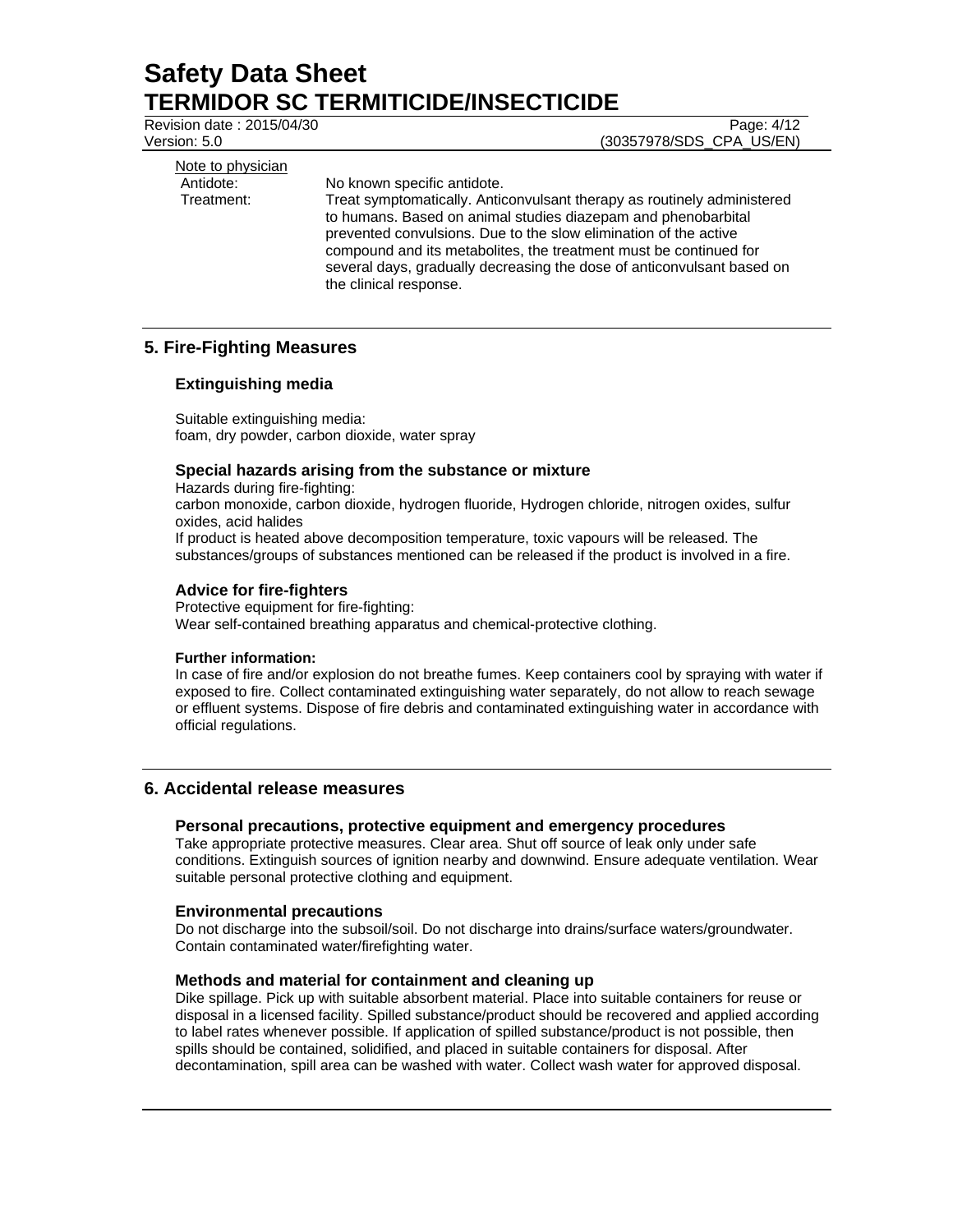Revision date : 2015/04/30 Page: 5/12

Version: 5.0 (30357978/SDS\_CPA\_US/EN)

# **7. Handling and Storage**

### **Precautions for safe handling**

RECOMMENDATIONS ARE FOR MANUFACTURING, COMMERCIAL BLENDING, AND PACKAGING WORKERS. PESTICIDE APPLICATORS & WORKERS must refer to the Product Label and Directions for Use attached to the product for Agricultural Use Requirements in accordance with the EPA Worker Protection Standard 40 CFR part 170. Ensure adequate ventilation. Provide good ventilation of working area (local exhaust ventilation if necessary). Keep away from sources of ignition - No smoking. Keep container tightly sealed. Protect contents from the effects of light. Protect against heat. Protect from air. Handle and open container with care. Do not open until ready to use. Once container is opened, content should be used as soon as possible. Avoid aerosol formation. Avoid dust formation. Provide means for controlling leaks and spills. Do not return residues to the storage containers. Follow label warnings even after container is emptied. The substance/ product may be handled only by appropriately trained personnel. Avoid all direct contact with the substance/product. Avoid contact with the skin, eyes and clothing. Avoid inhalation of dusts/mists/vapours. Wear suitable personal protective clothing and equipment.

### Protection against fire and explosion:

The relevant fire protection measures should be noted. Fire extinguishers should be kept handy. Avoid all sources of ignition: heat, sparks, open flame. Sources of ignition should be kept well clear. Avoid extreme heat. Keep away from oxidizable substances. Electrical equipment should conform to national electric code. Ground all transfer equipment properly to prevent electrostatic discharge. Electrostatic discharge may cause ignition.

### **Conditions for safe storage, including any incompatibilities**

Segregate from incompatible substances. Segregate from foods and animal feeds. Segregate from textiles and similar materials.

Further information on storage conditions: Keep only in the original container in a cool, dry, wellventilated place away from ignition sources, heat or flame. Protect containers from physical damage. Protect against contamination. The authority permits and storage regulations must be observed. Protect from temperatures below: 0 °C

Changes in the properties of the product may occur if substance/product is stored below indicated temperature for extended periods of time.

Protect from temperatures above: 40 °C

Changes in the properties of the product may occur if substance/product is stored above indicated temperature for extended periods of time.

### **8. Exposure Controls/Personal Protection**

**Users of a pesticidal product should refer to the product label for personal protective equipment requirements.** 

#### **Advice on system design:**

Whenever possible, engineering controls should be used to minimize the need for personal protective equipment.

### **Personal protective equipment**

### **RECOMMENDATIONS FOR MANUFACTURING, COMMERCIAL BLENDING, AND PACKAGING WORKERS:**

#### **Respiratory protection:**

Wear respiratory protection if ventilation is inadequate. Wear a NIOSH-certified (or equivalent) organic vapour/particulate respirator. For situations where the airborne concentrations may exceed the level for which an air purifying respirator is effective, or where the levels are unknown or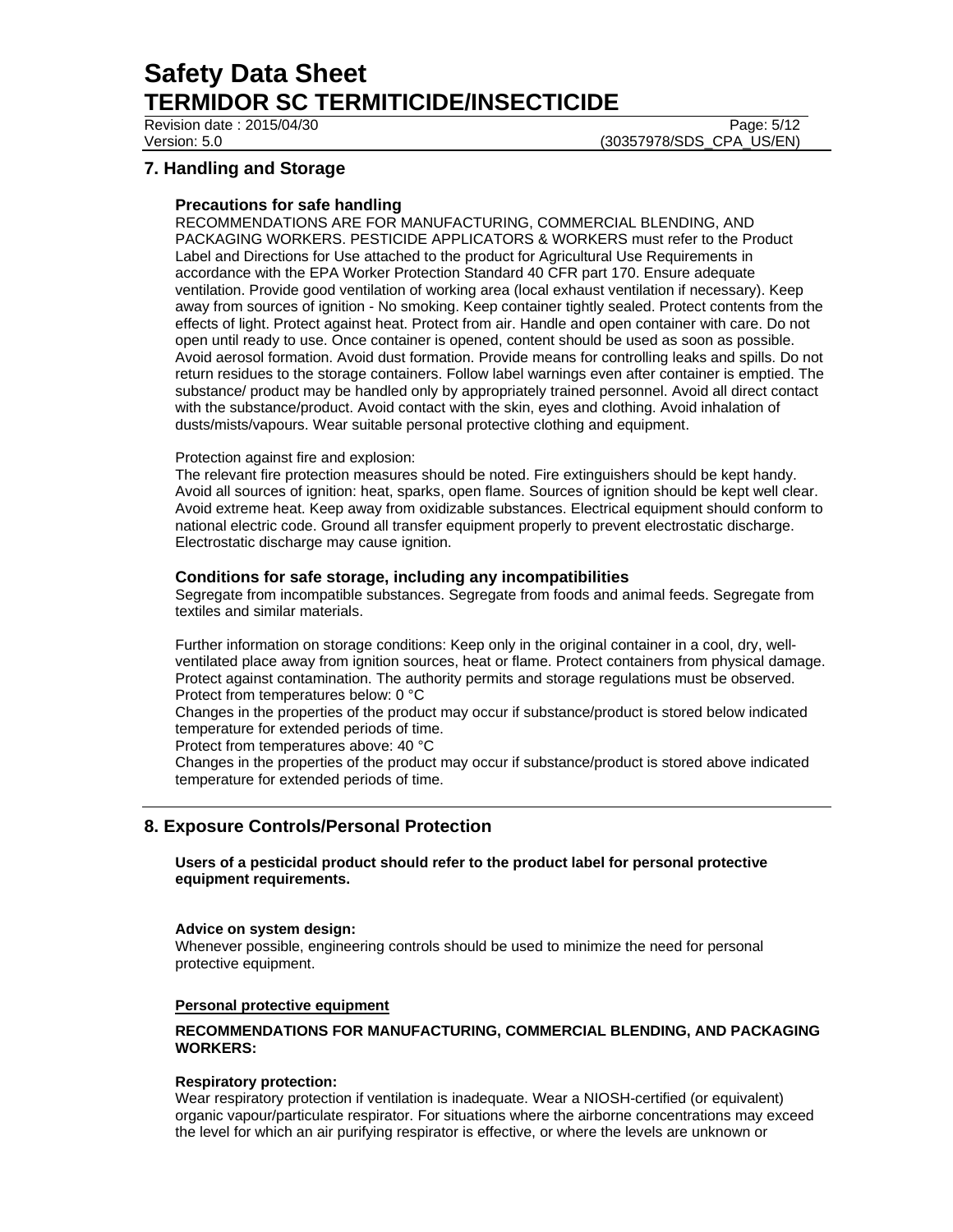Revision date : 2015/04/30 Page: 6/12

Version: 5.0 (30357978/SDS\_CPA\_US/EN)

Immediately Dangerous to Life or Health (IDLH), use NIOSH-certified full facepiece pressure demand self-contained breathing apparatus (SCBA) or a full facepiece pressure demand supplied-air respirator (SAR) with escape provisions.

#### **Hand protection:**

Chemical resistant protective gloves, Protective glove selection must be based on the user's assessment of the workplace hazards.

#### **Eye protection:**

Safety glasses with side-shields. Tightly fitting safety goggles (chemical goggles). Wear face shield if splashing hazard exists.

#### **Body protection:**

Body protection must be chosen depending on activity and possible exposure, e.g. head protection, apron, protective boots, chemical-protection suit.

#### **General safety and hygiene measures:**

Wear long sleeved work shirt and long work pants in addition to other stated personal protective equipment. Work place should be equipped with a shower and an eye wash. Handle in accordance with good industrial hygiene and safety practice. Personal protective equipment should be decontaminated prior to reuse. Gloves must be inspected regularly and prior to each use. Replace if necessary (e.g. pinhole leaks). Take off immediately all contaminated clothing. Store work clothing separately. Hands and/or face should be washed before breaks and at the end of the shift. No eating, drinking, smoking or tobacco use at the place of work. Keep away from food, drink and animal feeding stuffs.

# **9. Physical and Chemical Properties**

| Form:<br>Odour:<br>Odour threshold:                                                    | suspension<br>characteristic | inhalation.                                 | Not determined since harmful by                                                                                                                                                                      |
|----------------------------------------------------------------------------------------|------------------------------|---------------------------------------------|------------------------------------------------------------------------------------------------------------------------------------------------------------------------------------------------------|
| Colour:<br>pH value:                                                                   | beige<br>7.2                 | (10 g/l)                                    |                                                                                                                                                                                                      |
| onset of boiling:                                                                      | approx. 100 °C               | (1,013 hPa)<br>solvent.                     | Information applies to the                                                                                                                                                                           |
| Flash point:                                                                           | > 206.96 °F                  |                                             |                                                                                                                                                                                                      |
| Lower explosion limit:                                                                 |                              | intended use.                               | As a result of our experience with this<br>product and our knowledge of its<br>composition we do not expect any hazard<br>as long as the product is used<br>appropriately and in accordance with the |
| Upper explosion limit:                                                                 |                              | intended use.                               | As a result of our experience with this<br>product and our knowledge of its<br>composition we do not expect any hazard<br>as long as the product is used<br>appropriately and in accordance with the |
| Autoignition:                                                                          |                              | applicable                                  | Information applies to the solvent. not                                                                                                                                                              |
| Vapour pressure:                                                                       | approx. 23.3 hPa             | (20 °C)<br>solvent.                         | Information applies to the                                                                                                                                                                           |
| Density:<br>Vapour density:<br>Partitioning coefficient n-<br>octanol/water (log Pow): | $1.06$ g/cm $3$              | (20 °C)<br>not applicable<br>not applicable |                                                                                                                                                                                                      |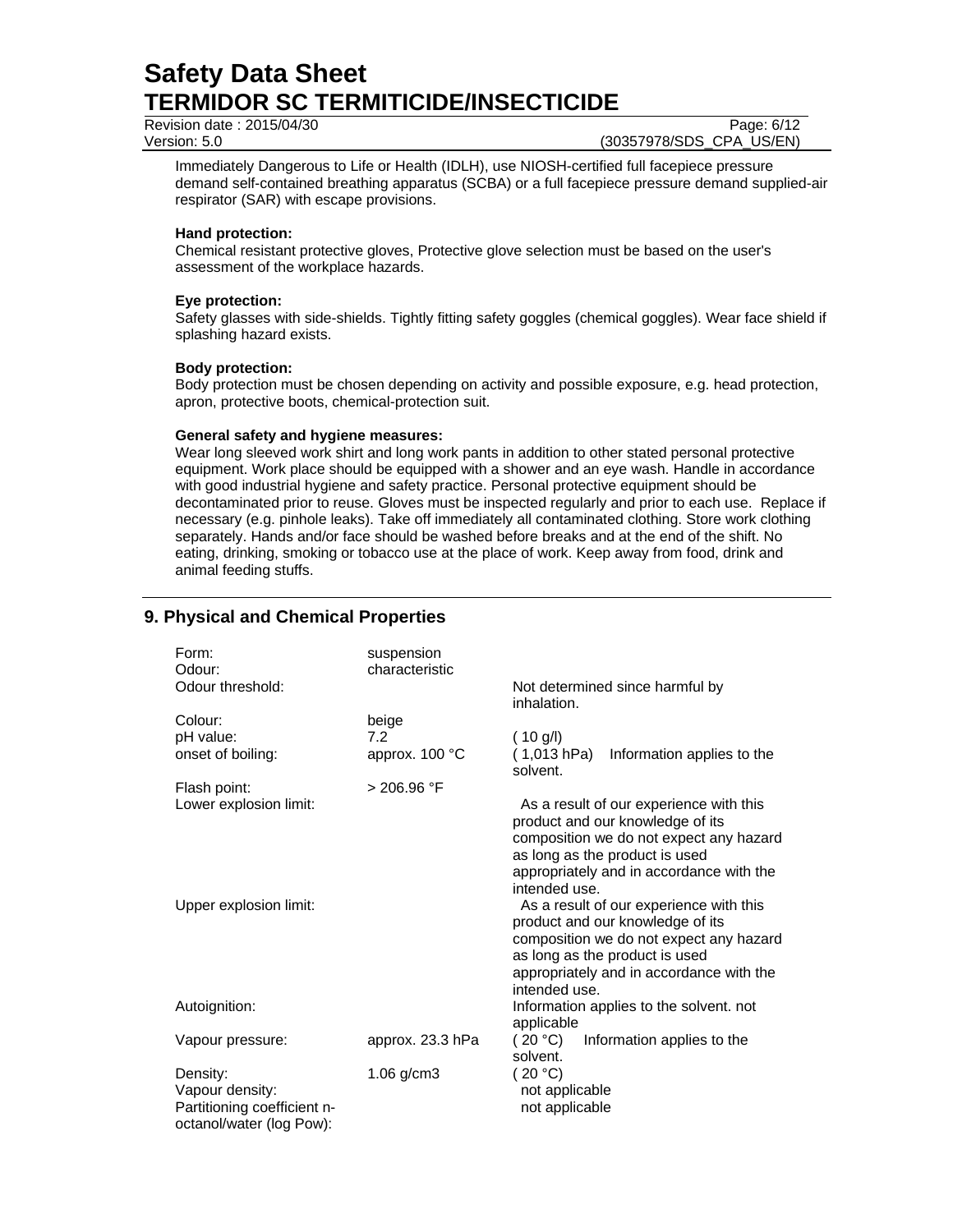| Revision date: 2015/04/30<br>Version: 5.0 |                                                                                                                                                                                                                                                                                                                                | Page: 7/12<br>(30357978/SDS CPA US/EN) |
|-------------------------------------------|--------------------------------------------------------------------------------------------------------------------------------------------------------------------------------------------------------------------------------------------------------------------------------------------------------------------------------|----------------------------------------|
| Self-ignition<br>temperature:             | not self-igniting                                                                                                                                                                                                                                                                                                              |                                        |
| Thermal decomposition:                    | carbon monoxide, carbon dioxide, nitrogen oxide, Hydrogen<br>chloride, hydrogen fluoride, Sulphur dioxide<br>Stable at ambient temperature. If product is heated above<br>decomposition temperature toxic vapours may be released. If<br>product is heated above decomposition temperature hazardous<br>fumes may be released. |                                        |
| Viscosity, dynamic:                       | approx. 1,600 -<br>1.850 mPa.s                                                                                                                                                                                                                                                                                                 | (21.6 °C)                              |
| Solubility in water:                      |                                                                                                                                                                                                                                                                                                                                | dispersible                            |
| Molar mass:                               | 437.15 g/mol                                                                                                                                                                                                                                                                                                                   |                                        |
| Evaporation rate:                         |                                                                                                                                                                                                                                                                                                                                | not applicable                         |
| Other Information:                        | If necessary, information on other physical and chemical<br>parameters is indicated in this section.                                                                                                                                                                                                                           |                                        |

### **10. Stability and Reactivity**

#### **Reactivity**

No hazardous reactions if stored and handled as prescribed/indicated.

Corrosion to metals: Corrosive effects to metal are not anticipated.

Oxidizing properties: Not an oxidizer. not fire-propagating

### **Chemical stability**

The product is stable if stored and handled as prescribed/indicated.

#### **Possibility of hazardous reactions**

The product is chemically stable. Hazardous polymerization will not occur. No hazardous reactions if stored and handled as prescribed/indicated.

#### **Conditions to avoid**

Avoid all sources of ignition: heat, sparks, open flame. Avoid prolonged storage. Avoid electro-static discharge. Avoid contamination. Avoid prolonged exposure to extreme heat. Avoid extreme temperatures.

#### **Incompatible materials**

strong acids, strong oxidizing agents, strong bases strong oxidizing agents

#### **Hazardous decomposition products**

Decomposition products:

Hazardous decomposition products: No hazardous decomposition products if stored and handled as prescribed/indicated., Prolonged thermal loading can result in products of degradation being given off.

#### Thermal decomposition:

Possible thermal decomposition products:

carbon monoxide, carbon dioxide, nitrogen oxide, Hydrogen chloride, hydrogen fluoride, Sulphur dioxide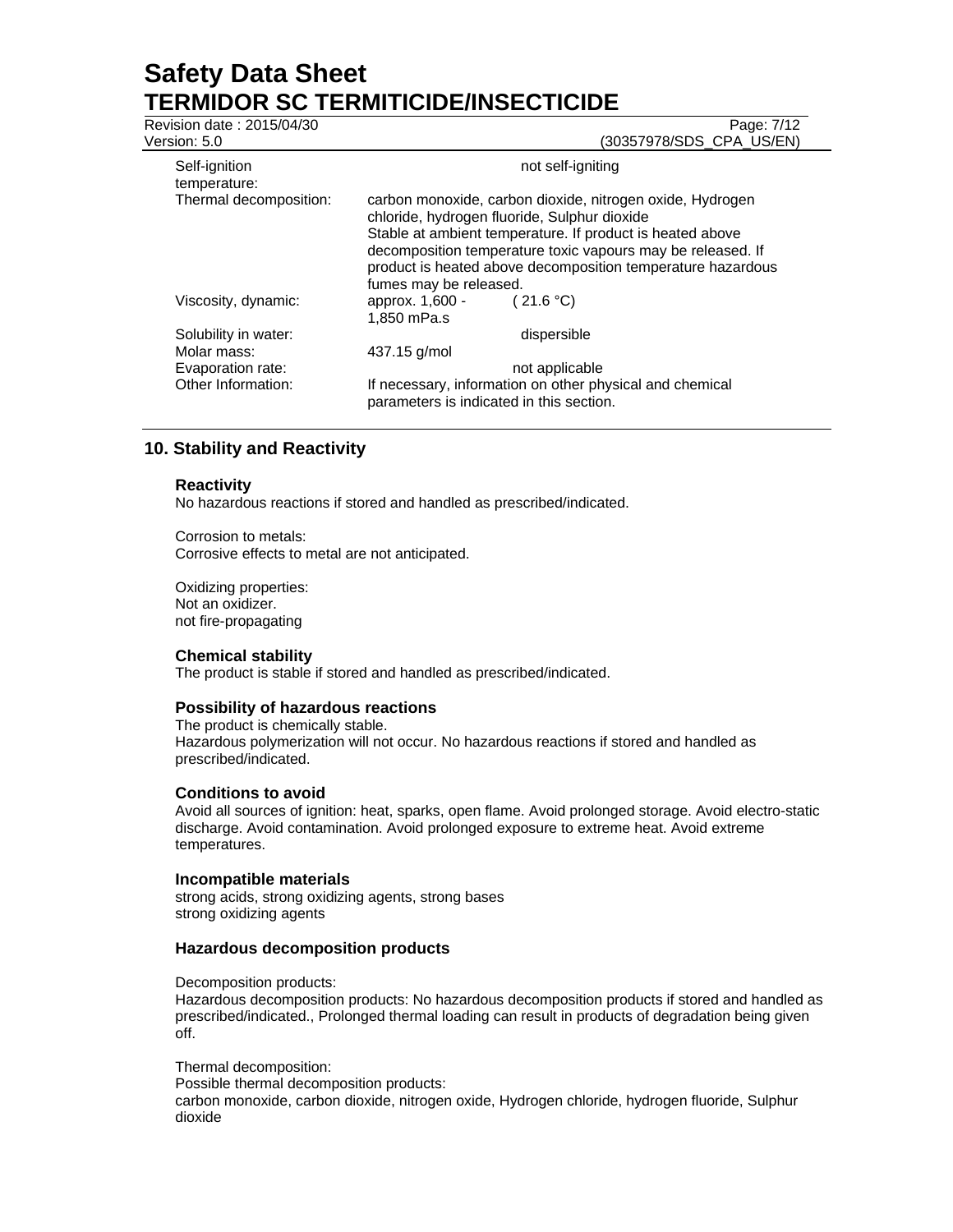Revision date : 2015/04/30 Page: 8/12

Version: 5.0 (30357978/SDS\_CPA\_US/EN)

Stable at ambient temperature. If product is heated above decomposition temperature toxic vapours may be released. If product is heated above decomposition temperature hazardous fumes may be released.

# **11. Toxicological information**

### **Primary routes of exposure**

Routes of entry for solids and liquids are ingestion and inhalation, but may include eye or skin contact. Routes of entry for gases include inhalation and eye contact. Skin contact may be a route of entry for liquefied gases.

### **Acute Toxicity/Effects**

Acute toxicity

Assessment of acute toxicity: Slightly toxic after single ingestion. Slightly toxic after short-term skin contact. Slightly toxic after short-term inhalation.

Oral Type of value: LD50 Species: rat Value: 1,999 mg/kg

**Inhalation** Type of value: LC50 Species: rat Value:  $> 1.7$  mg/l Exposure time: 4 h

Type of value: LC50 Species: rat Value: 6.8 mg/l (calculated) Exposure time: 1 h

Dermal Type of value: LD50 Species: rat Value: > 2,000 mg/kg

Irritation / corrosion Assessment of irritating effects: May cause slight irritation to the skin. May cause moderate but temporary irritation to the eyes.

**Skin** Species: rabbit Result: Slightly irritating.

Eye Species: rabbit Result: Slightly irritating.

**Sensitization** Assessment of sensitization: Skin sensitizing effects were not observed in animal studies.

Species: guinea pig Result: Non-sensitizing.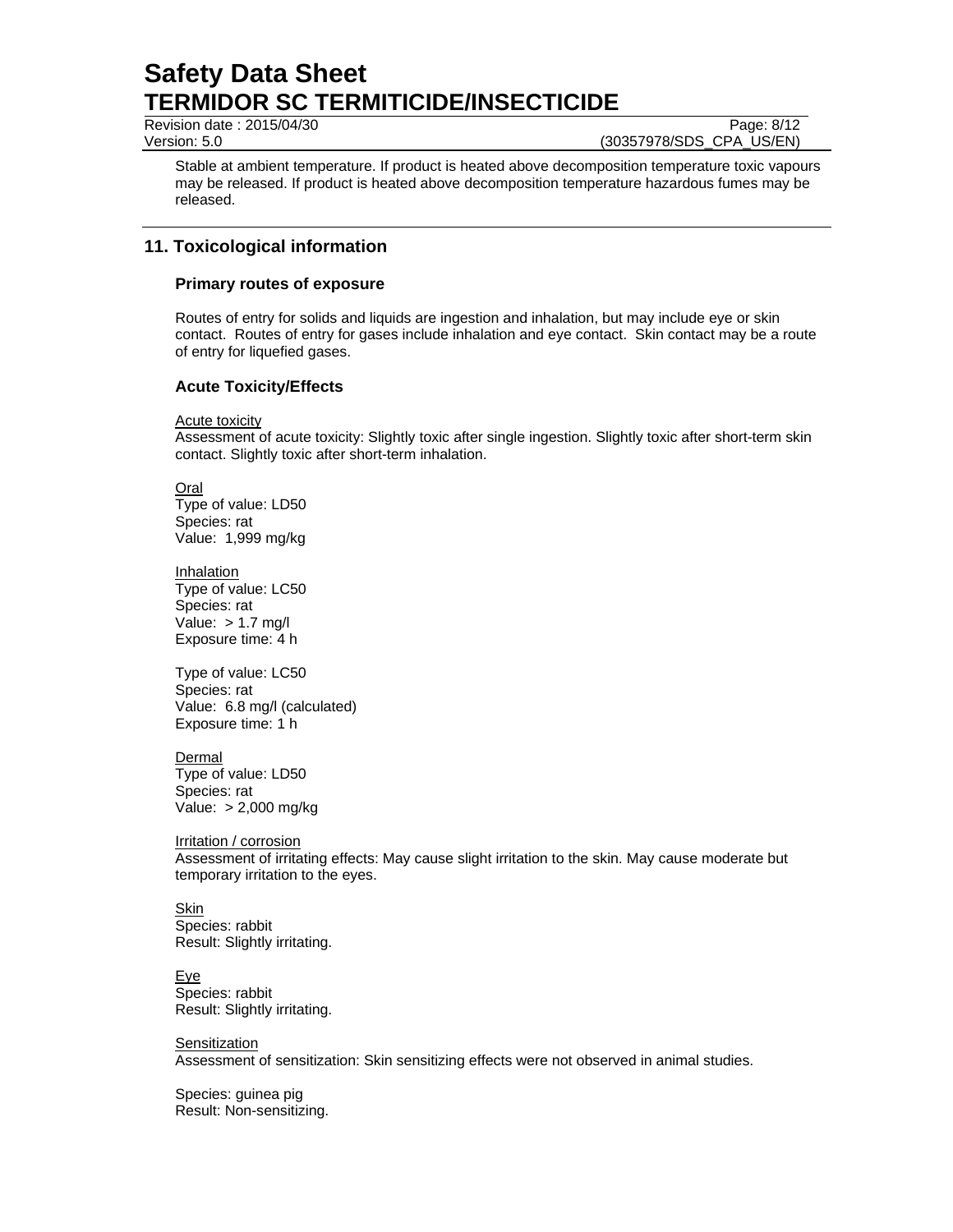# Revision date : 2015/04/30 Page: 9/12

Version: 5.0 (30357978/SDS\_CPA\_US/EN)

### **Chronic Toxicity/Effects**

#### Repeated dose toxicity

Assessment of repeated dose toxicity: Harmful: danger of serious damage to health by prolonged exposure if swallowed.

#### Genetic toxicity

Assessment of mutagenicity: Not classified, due to lack of data.

#### *Information on: fipronil*

*Assessment of mutagenicity: Results from a number of mutagenicity studies with microorganisms, mammalian cell culture and mammals are available. Taking into account all of the information, there is no indication that the substance is mutagenic.* 

----------------------------------

#### **Carcinogenicity**

Assessment of carcinogenicity: The product has not been tested. The statement has been derived from the properties of the individual components. The results of various animal studies gave no indication of a carcinogenic effect.

#### *Information on: fipronil*

----------------------------------

*Assessment of carcinogenicity: In long-term studies in rats the substance induced thyroid tumors. In long-term studies in rodents exposed to high doses, a tumorigenic effect was found; however, these results are thought to be due to a rodent-specific liver effect that is not relevant to humans.* 

#### Reproductive toxicity

#### *Information on: fipronil*

*Assessment of reproduction toxicity: Animal studies gave no indication of a developmental toxic effect at doses that were not toxic to the parental animals.*  ----------------------------------

#### **Teratogenicity**

Assessment of teratogenicity: The product has not been tested. The statement has been derived from the properties of the individual components. Animal studies gave no indication of a developmental toxic effect at doses that were not toxic to the parental animals. ----------------------------------

### **Symptoms of Exposure**

CNS stimulation, tremors, convulsions

#### Medical conditions aggravated by overexposure

Individuals with pre-existing diseases of the respiratory system, skin or eyes may have increased susceptibility to excessive exposures.

### **12. Ecological Information**

### **Toxicity**

Aquatic toxicity Assessment of aquatic toxicity: Very toxic (acute effect) to aquatic organisms.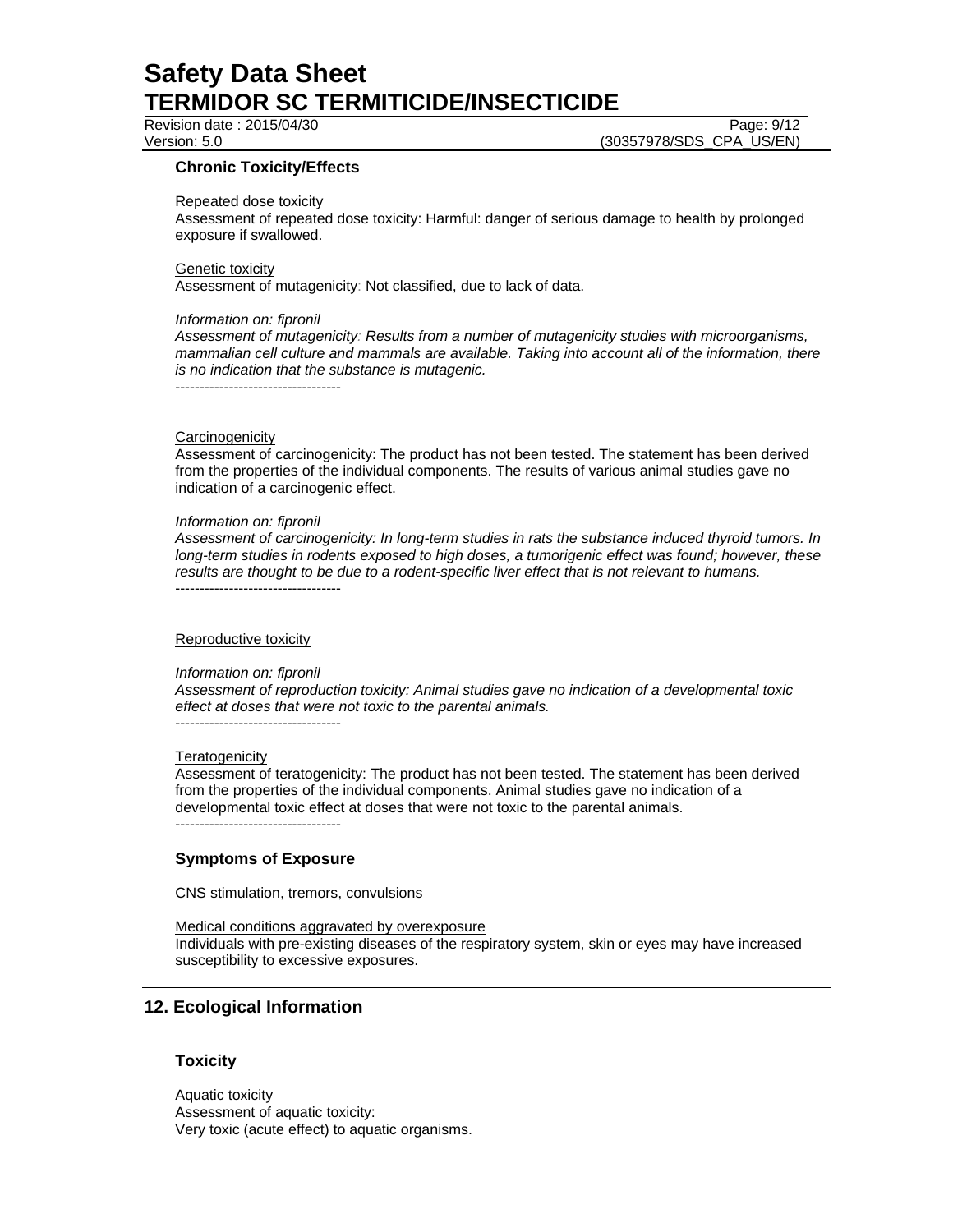Revision date : 2015/04/30 **Page: 10/12** Page: 10/12

Version: 5.0 (30357978/SDS\_CPA\_US/EN)

Toxicity to fish LC50 (96 h) 3.89 mg/l, Brachydanio rerio

Aquatic invertebrates EC50 (48 h) 0.2 mg/l, Daphnia pulex

#### Aquatic plants

*Information on: fipronil EC50 (96 h) 0.068 mg/l (biomass), Scenedesmus subspicatus EC50 (336 h) > 0.160 mg/l, Lemna minor EC50 (120 h) > 0.140 mg/l, Selenastrum capricornutum EC50 (120 h) > 0.170 mg/l, Anabaena flos-aquae EC50 (120 h) > 0.120 mg/l, Navicula sp.* 

----------------------------------

Assessment of terrestrial toxicity With high probability not acutely harmful to terrestrial organisms.

#### Other terrestrial non-mammals

*Information on: fipronil LD50 (48 d) 0,00593 ug/bee (contact), Apis mellifera LD50 (48 d) 0,00417 ug/bee (oral), Apis mellifera*  ----------------------------------

#### **Persistence and degradability**

#### Elimination information

Not readily biodegradable (by OECD criteria).

#### **Mobility in soil**

Assessment transport between environmental compartments The product has not been tested. The statement has been derived from the properties of the individual components.

#### **Additional information**

Other ecotoxicological advice: The ecological data given are those of the active ingredient. Do not release untreated into natural waters.

### **13. Disposal considerations**

#### **Waste disposal of substance:**

Pesticide wastes are regulated. Improper disposal of excess pesticide, spray mix or rinsate is a violation of federal law. If pesticide wastes cannot be disposed of according to label instructions, contact the State Pesticide or Environmental Control Agency or the Hazardous Waste representative at the nearest EPA Regional Office for guidance.

#### **Container disposal:**

Contaminated packaging should be emptied as far as possible and disposed of in the same manner as the substance/product.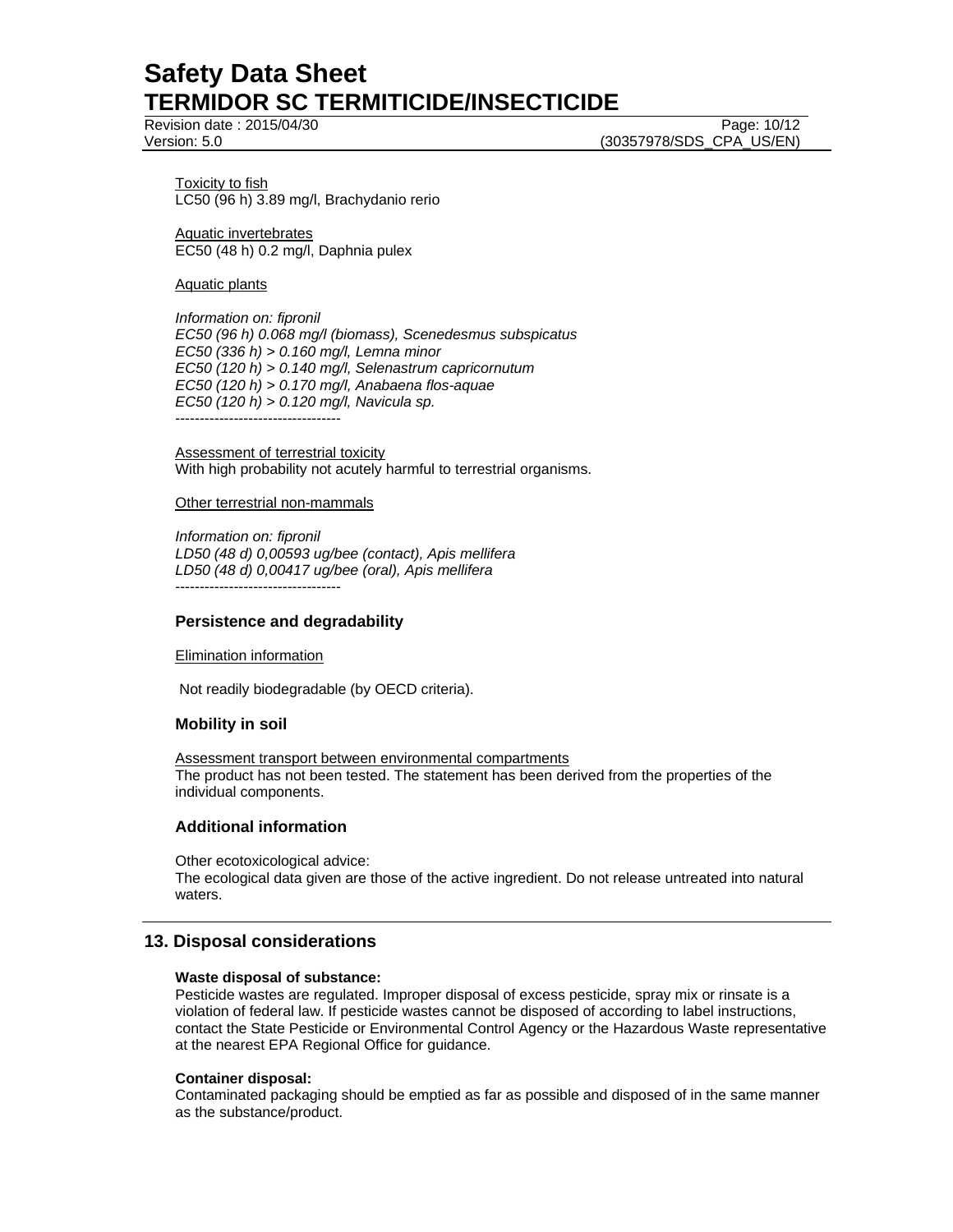Revision date : 2015/04/30 Page: 11/12<br>Version: 5.0 (30357978/SDS\_CPA\_US/EN)

(30357978/SDS\_CPA\_US/EN)

Rinse thoroughly at least three times (triple rinse) in accordance with EPA recommendations. Consult state or local disposal authorities for approved alternative procedures such as container recycling. Recommend crushing, puncturing or other means to prevent unauthorized use of used containers.

#### **RCRA:**

This product is not regulated by RCRA.

### **14. Transport Information**

#### **Land transport**

USDOT

Not classified as a dangerous good under transport regulations

# **Sea transport**

IMDG

| Hazard class:         | 9                                                                             |
|-----------------------|-------------------------------------------------------------------------------|
| Packing group:        | Ш                                                                             |
| ID number:            | <b>UN 3082</b>                                                                |
| Hazard label:         | 9, EHSM                                                                       |
| Marine pollutant:     | YES                                                                           |
| Proper shipping name: | ENVIRONMENTALLY HAZARDOUS SUBSTANCE, LIQUID,<br>N.O.S. (contains FIPRONIL 9%) |

#### **Air transport**  IATA/ICAO

| Hazard class:         | 9                                                                             |
|-----------------------|-------------------------------------------------------------------------------|
| Packing group:        | Ш                                                                             |
| ID number:            | <b>UN 3082</b>                                                                |
| Hazard label:         | 9. EHSM                                                                       |
| Proper shipping name: | ENVIRONMENTALLY HAZARDOUS SUBSTANCE, LIQUID.<br>N.O.S. (contains FIPRONIL 9%) |

### **15. Regulatory Information**

#### **Federal Regulations**

#### **Registration status:**

| Chemical |  | TSCA, US blocked / not listed |
|----------|--|-------------------------------|
|----------|--|-------------------------------|

Crop Protection TSCA, US released / exempt

**EPCRA 311/312 (Hazard categories):** Acute; Chronic

**State regulations**

**State RTK CAS Number Chemical name** PA 57-55-6 Propylene glycol

**NFPA Hazard codes:**